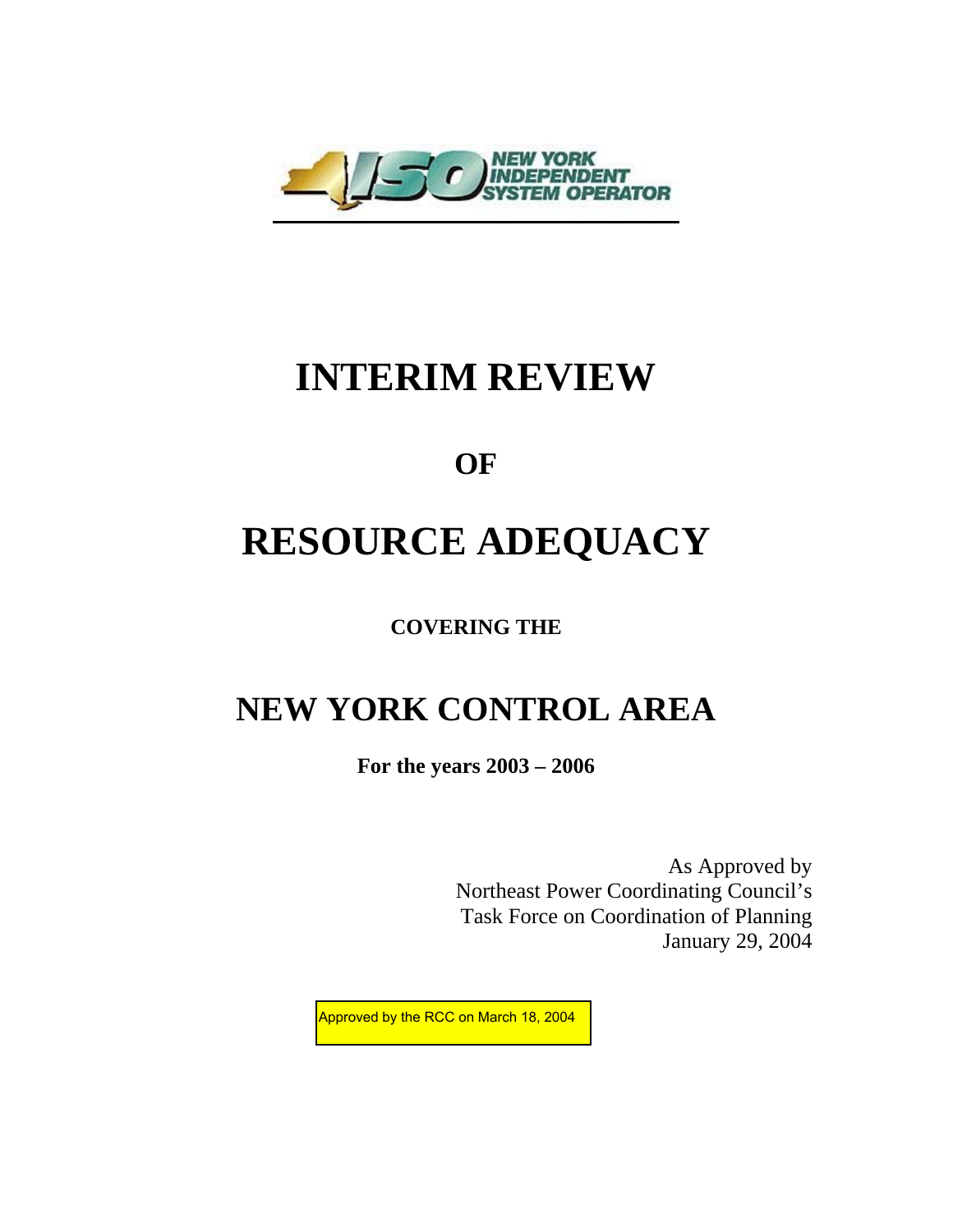#### **EXECUTIVE SUMMARY**

This is New York Independent System Operator's (NYISO) 2003 Annual Interim Assessment of its 2002 Area Review of Resource Adequacy covering 2002 through 2006. This assessment is conducted to comply with the Reliability Assessment Program established by the Northeast Power Coordinating Council (NPCC). This assessment follows the resource adequacy review guidelines as outlined in the NPCC B-8 Document "Guidelines for Area Review of Resource Adequacy. "

Results of this interim assessment show that the New York Control Area (NYCA) will comply with the NPCC resource adequacy reliability criterion under the Base and High Load Forecasts.

The New York Control Area has locational ICAP requirements for the Long Island (LI) and New York City (NYC) zones established by the NYISO. Although existing and planned capacity is sufficient to meet Long Island's current 95% locational requirement over the period, NYC will have difficulty meeting the current locational capacity requirement of 80% of the local peak load under the scenario where proposed plants currently under construction are delayed.

#### **INTRODUCTION**

This is the first update of the New York's 2002 Triennial Review of Resource Adequacy, which was approved in November 2002.

#### **ASSUMPTION CHANGES**

#### **Resources**

<u>.</u>

The 2002 Triennial Review assumed a total of 920 MW cumulative new capacity additions by the year 2004. As of August 2003, 803 MW of new resources have materialized above the 37,100 MW identified in the 2002 Triennial Review. Plants currently under construction<sup>1</sup> will bring that number to 1,864 MW by the summer of [2](#page-1-1)004. That number will increase further to  $3,400$  MW by the summer of  $2005^2$ .

<span id="page-1-0"></span><sup>&</sup>lt;sup>1</sup> Plants deemed under construction by the New York Public Service Commission's Article X process. For plants under 80 MW, a signed interconnection agreement must be in place to be counted as under construction.

<span id="page-1-1"></span> $2$  Plant additions; 2003 - Athens unit 3 (360 MW), Keyspan Ravenswood (250 MW), and gas turbines in Far Rockaway and Greenport (100 MW); 2004 - Athens units 1 and 2 (720 MW) and two gas turbines in Freeport (101 MW); 2005 – East River (288 MW), Poletti expansion (500 MW), and Bethlehem (750 MW). Note that these are summer ratings.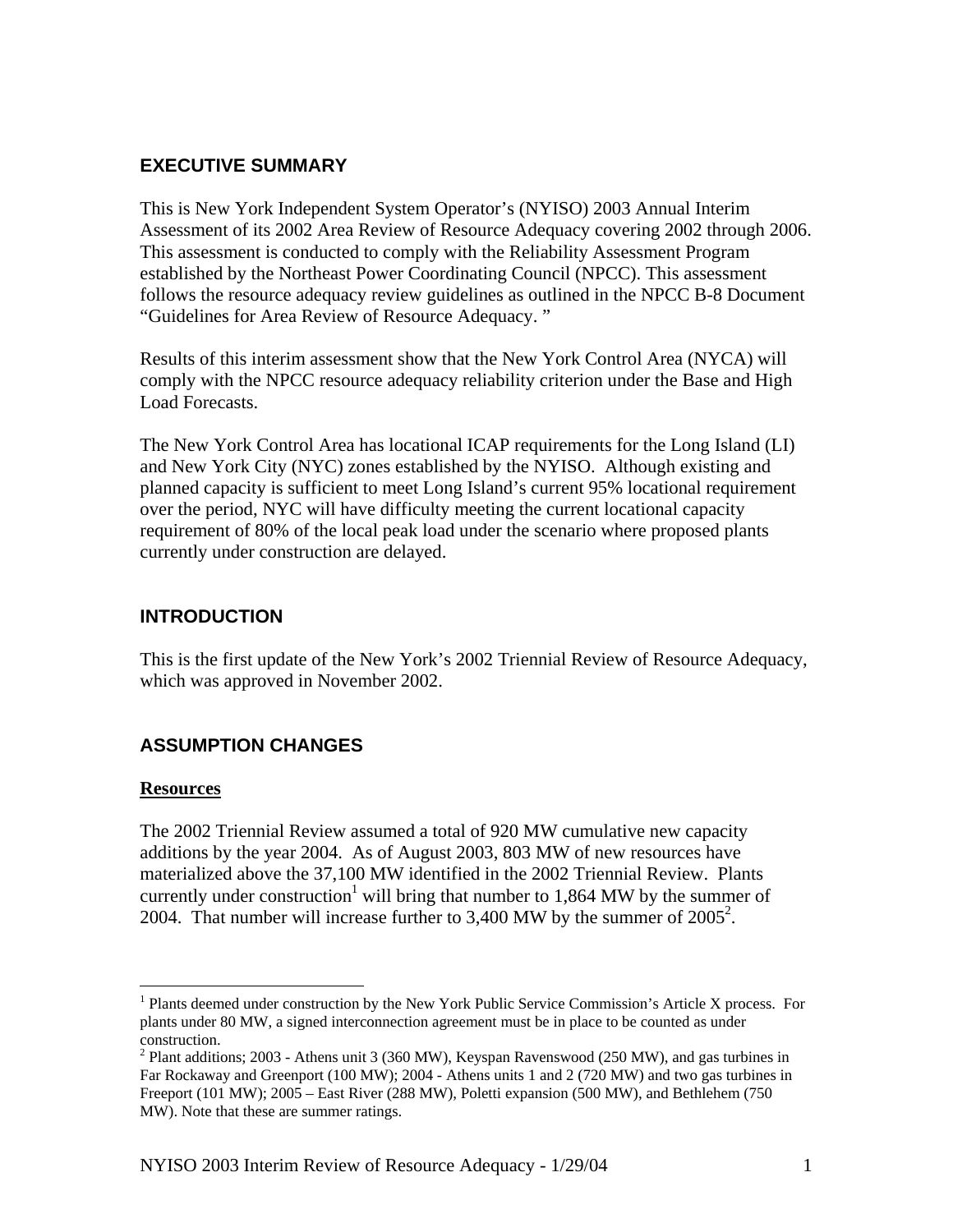To be consistent with studies conducted for the New York State Reliability Council (NYSRC), firm purchases are not included as a resource for this assessment. In the summer of 2003, for example, there were over 2,000 MW of external Installed Capacity (ICAP) purchases accepted into the NYCA market.

The installed capacity comparisons between the 2002 Review and this Interim Review are shown in the following summary table.

| Year | <b>2002 Triennial Review</b> | <b>2003 Interim Review</b> | <b>Difference</b> |
|------|------------------------------|----------------------------|-------------------|
|      | $(\mathbf{MW})$              | $(\mathbf{MW})$            | $(\mathbf{MW})$   |
| 2002 | 37,100                       | 37,183*                    | $+83$             |
| 2003 | 37,420                       | 37,903                     | $+483$            |
| 2004 | 38,020                       | 38,964                     | $+944$            |
| 2005 | 38,020                       | 40,502                     | $+2482$           |
| 2006 | 38,020                       | 40,502                     | $+2482$           |

#### **Table 1. Installed Capacity Comparison**

\*Actual Available Capacity for summer of 2002

#### **Load**

Table 2 compares the NYCA Base and High Load Forecasts used in this assessment with those used in the 2002 Triennial Review. As shown in the table, the annual peak loads used in the 2003 Interim Review is higher than the corresponding values used in the 2002 Triennial Review. The difference is mainly due to the result of the updated load forecast parameters used for the forecast process, including both economy and weather. In addition, the NYISO has changed the load shape used from the 1995 load shape to the 2002 load shape reflecting recent trend analysis<sup>[3](#page-2-0)</sup>.

|      | <b>Base Case Load Forecast</b> |                    | <b>High Load Forecast</b> |                    |  |
|------|--------------------------------|--------------------|---------------------------|--------------------|--|
| Year | 2002 Triennial                 | 2003 Interim       | 2002 Triennial            | 2003 Interim       |  |
|      | <b>Review (MW)</b>             | <b>Review (MW)</b> | <b>Review (MW)</b>        | <b>Review (MW)</b> |  |
| 2002 | 30,475                         | $31,143*$          | 30,950                    | N/A                |  |
| 2003 | 31,053                         | 31,430             | 31,581                    | 32,370             |  |
| 2004 | 31,408                         | 31,890             | 32,042                    | 32,850             |  |
| 2005 | 31,755                         | 32,290             | 32,458                    | 33,260             |  |
| 2006 | 32,086                         | 32,660             | 32,857                    | 33,640             |  |

#### **Table 2. Reference Peak Load Forecast Comparison**

\*Actual 2002 summer peak reconstituted to account for load reduction programs

<span id="page-2-0"></span><sup>&</sup>lt;sup>3</sup> For a description of this analysis, see "New York Control Area Installed Capacity Requirements, For the Period May 2004 through April 2005, Technical Study Report" available on the nysrc.org website.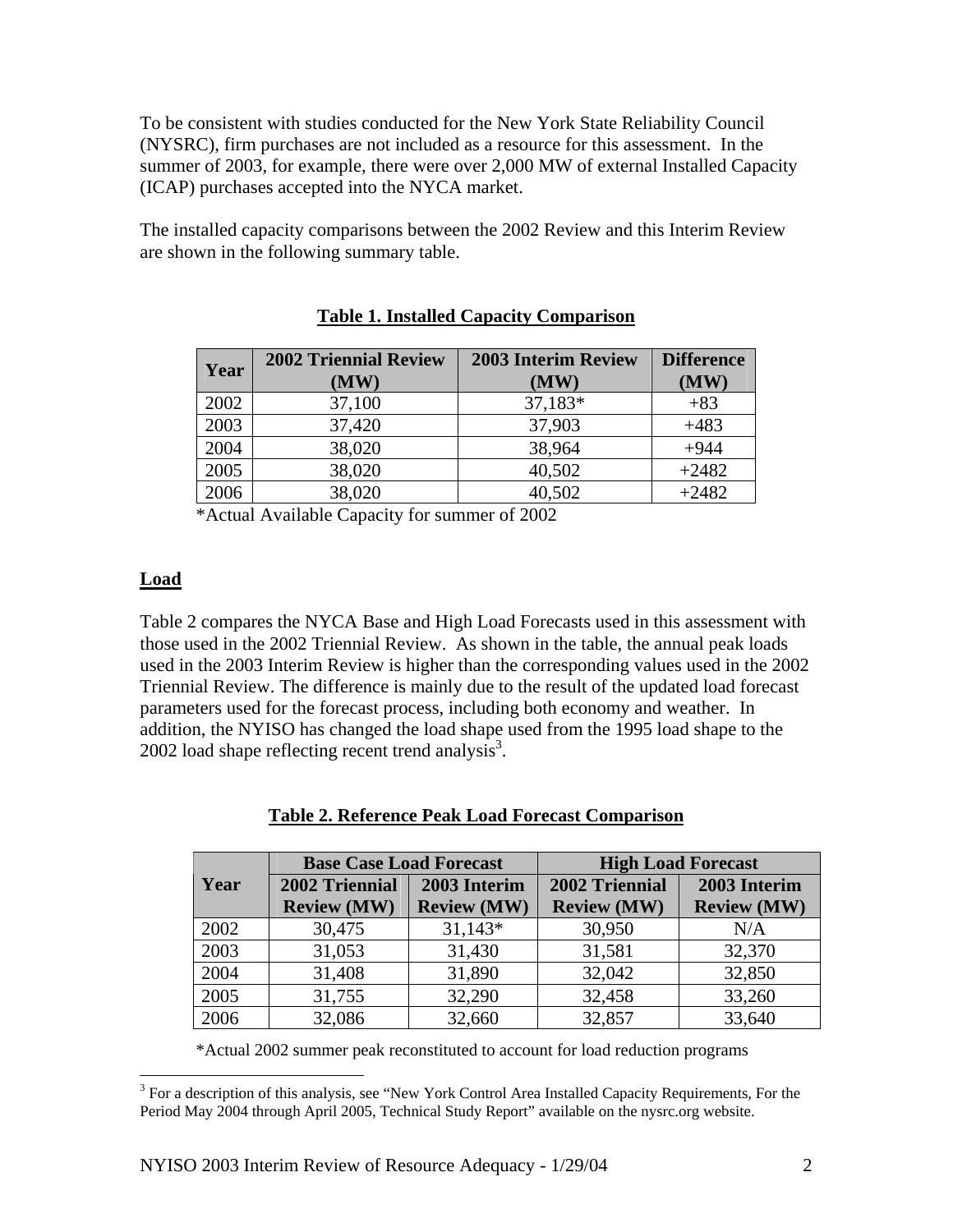#### **Interface Ties**

The sub-area representation modeled in this 2003 Interim Review has been modified when compared to the 2002 Triennial Review. The Multi-Area Reliability Simulation (MARS) software now has the ability to model closed interfaces by establishing transfer limits for groups of interfaces. This eliminated the need to include the "Dummy Areas" in the model topology to represent closed interfaces. These changes had no effect on the Loss of Load Expectation (LOLE). Ties to Control Areas outside of NYCA were not changed for this assessment.

#### **Fuel Supply Diversity**

The NYISO currently enjoys the benefits of a diverse fuel supply for its capacity resources. Future resources, however, are projected to be fueled primarily by natural gas. Despite an increase in dependency on Natural Gas as a fuel source, those units in critical areas, such as New York City, are required to have a back up fuel supply available. Further, since the NYCA is a summer peaking Area and the availability of Gas supply is adequate during the summer months, the NYISO does not foresee shortages or potential interruptions as problematic over this study period.

#### **New Market Rules**

Effective June 1, 2003 the NYISO replaced its monthly Capacity Deficiency Auction with a monthly Spot Market Auction based on three FERC-approved Demand Curves developed by market participants. These Demand Curves are designed to ensure that the minimum reliability requirements in New York City, Long Island and the overall NYCA Installed Reserve Margin (IRM) would be met by increasing the amount of capacity resources purchased to levels above the minimum NYCA Requirements established by the NYSRC and providing an additional incentive for new supply resources to enter the market in advance of increased demand requirements. Instituting this change resulted in installed capacity reserve margins of over 25% for the summer of 2003.

#### **Locational Requirements**

Locational requirements are set annually by the NYISO and currently exist at 80% for NYC and 95% for Long Island. Under the scenario where the Ravenswood Cogeneration project is delayed past the summer of 2004, a shortfall of approximately 200 MW could exist in meeting the NYC locational requirement if no other resources materialize. LI will continue to meet its requirement with existing resources.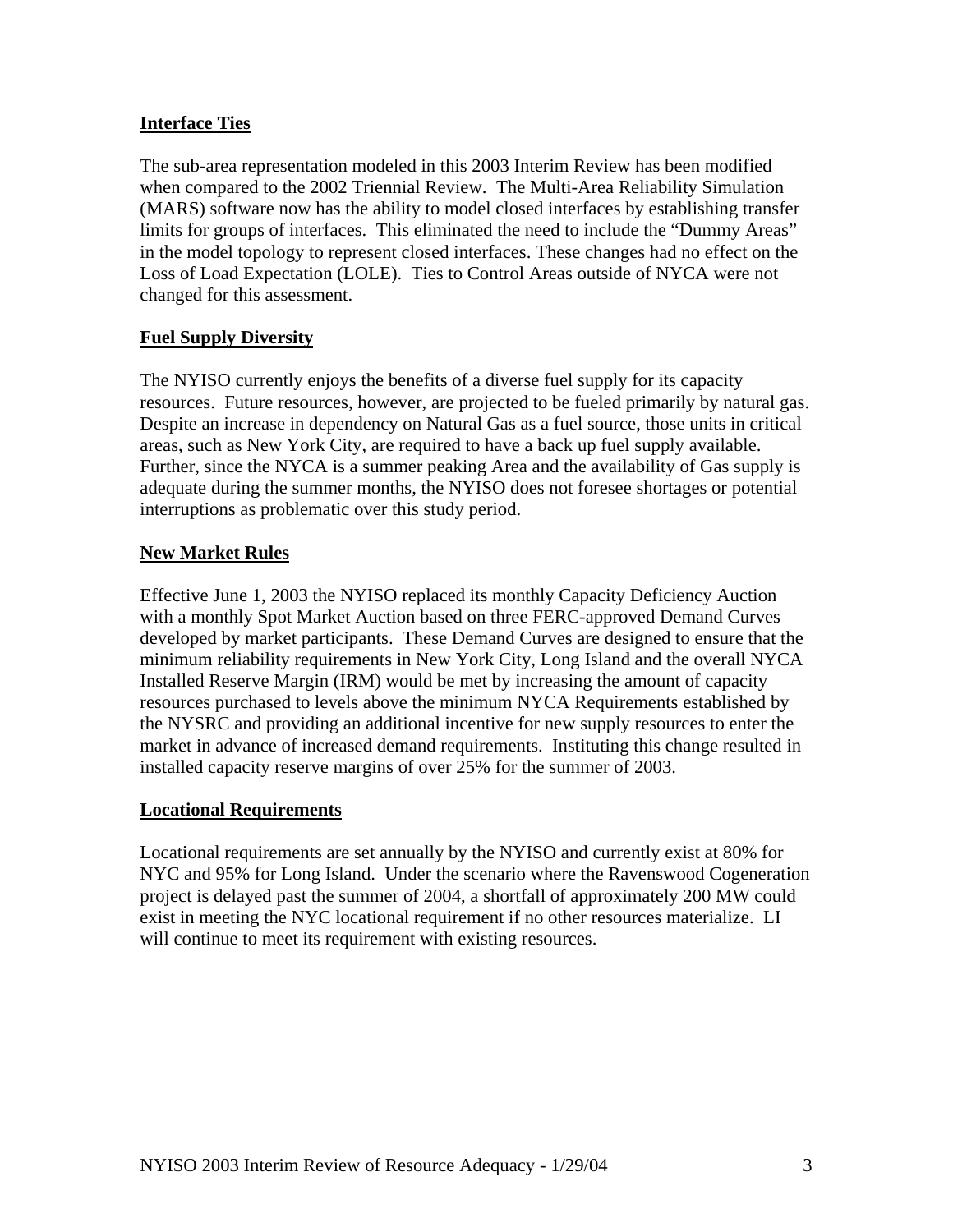#### **RESULTS AND CONTINGENCY PLAN**

Table 3 summarizes the NYCA system Loss of Load Expectation (LOLE) results for various scenarios. It indicates that the NYCA is in compliance with the NPCC criterion under both the Base and High Load Forecast cases.

|      | <b>Base Case Load Forecast</b> |              | <b>High Load Forecast</b> |              |  |
|------|--------------------------------|--------------|---------------------------|--------------|--|
| Year | 2002 Triennial                 | 2003 Interim | 2002 Triennial            | 2003 Interim |  |
|      | (Days/Year)                    | (Days/Year)  | (Days/Year)               | (Days/Year)  |  |
| 2002 |                                | N/A          |                           | N/A          |  |
| 2003 | 0.004                          | 0.019        | 0.009                     | 0.095        |  |
| 2004 | 0.003                          | 0.010        | 0.010                     | 0.050        |  |
| 2005 | 0.008                          | 0.005        | 0.021                     | 0.019        |  |
| 2006 | 0.017                          | 0.008        | 0.043                     | 0.031        |  |

#### **Table 3. LOLE under Base and High Load Forecasts**

Table 4 shows the locational reserves under the scenario where projects currently under construction are delayed by a year.

|      | <b>Long Island Locality</b> |      |                | <b>New York City Locality</b> |       |                |
|------|-----------------------------|------|----------------|-------------------------------|-------|----------------|
| Year |                             |      | <b>Reserve</b> |                               |       | <b>Reserve</b> |
|      | Capacity                    | Load | <b>Margin</b>  | Capacity                      | Load  | <b>Margin</b>  |
| 2003 | 5192                        | 4849 | 107.1%         | 8824                          | 11069 | 79.7%*         |
| 2004 | 5192                        | 4977 | 104.3%         | 8824                          | 11288 | 78.2%          |
| 2005 | 5192                        | 5052 | 102.8%         | 9215                          | 11484 | 80.2%          |
| 2006 | 5192                        | 5124 | 101.3%         | 9347                          | 11659 | 80.2%          |

\*NYC has met its locational requirement in 2003 by purchasing over 100 MW of Special Case Resources

There has been a downturn in resource additions projected for NYC. This downturn has been the result of a poor financial climate as well as uncertainties regarding permitting, construction, and interconnection costs. The NYISO will continue to work with all involved parties to remove the barriers associated with resource additions.